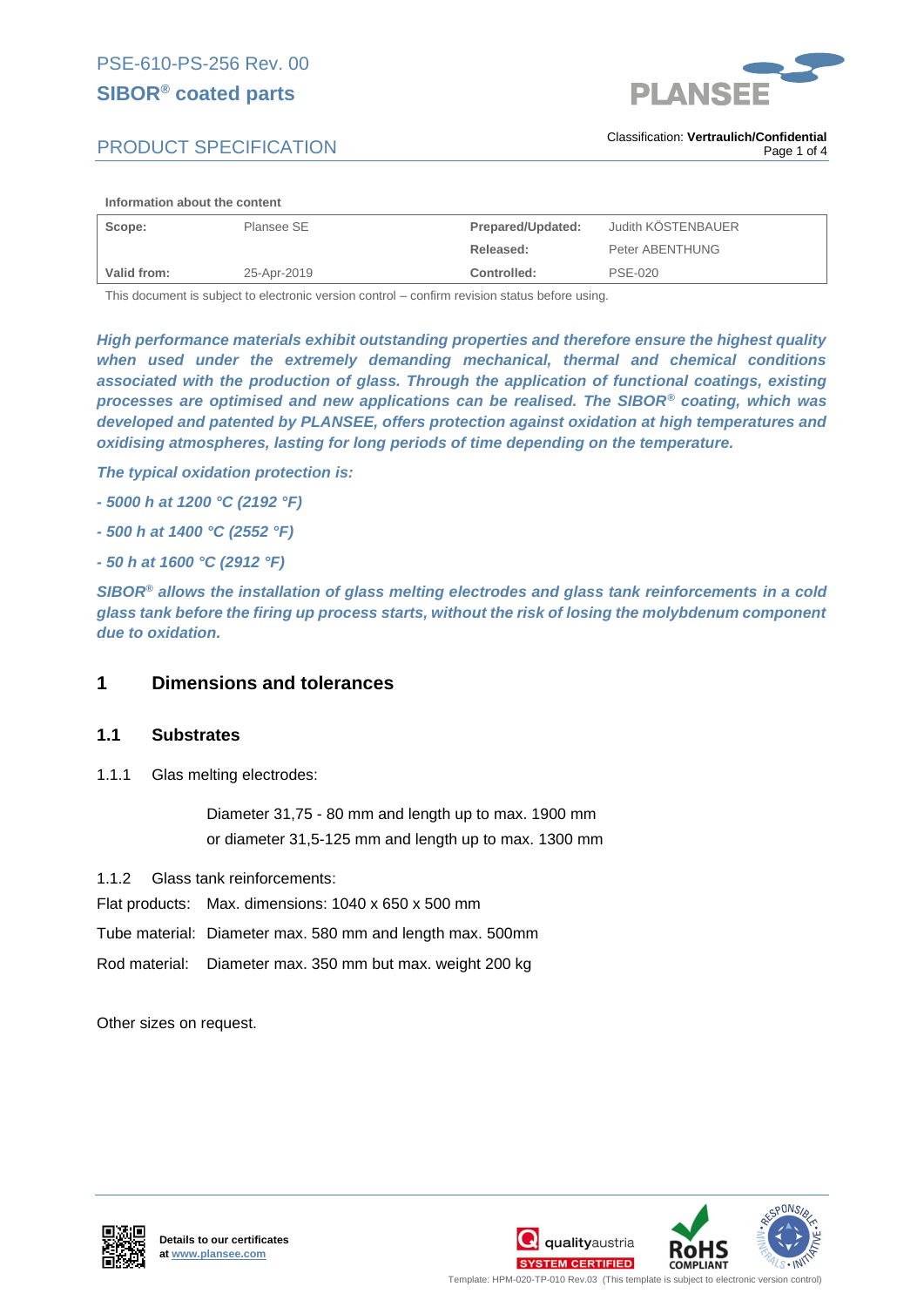

# PRODUCT SPECIFICATION

. Classification: **Vertraulich/Confidential** Page 2 of 4

## **1.2 Coating**

The film thickness is measured with eddy current testing directly after coating.

# **2 Physical and mechanical product properties**

### **2.1 Microstructure base material**

The annealing of the coating leads to a change in microstructure of the base material.

### **3 Chemical composition**

The chemical composition of the SIBOR*®* coating will be defined by the used APS spraying powder.

|  | Tab. 1: Chemical composition of the spraying powder |  |  |
|--|-----------------------------------------------------|--|--|
|  |                                                     |  |  |

| <b>Main- and Side-</b><br>components | Spec. value<br>[Wt.%] | Max. content<br>[Wt. %] | Min. content<br>[Wt.%] |
|--------------------------------------|-----------------------|-------------------------|------------------------|
| Si                                   | The rest              |                         |                        |
| <b>Bor</b>                           | 8,0                   | 11.0                    | 6,0                    |
| Carbon                               | 1.5                   | 2,0                     | 1,0                    |

### **4 Machining**

Machining after coating is only possible in special cases, with the exception of thread machining at the ends or connections. Machined areas do not longer have oxidation protection.

### **5 Surface texture**

In a visual inspection it is checked that there are no uncoated areas or any chipping of the coating. Stains may occasionally form on the surface, but this will not affect the oxidation protection properties. In all cases of doubt, a conductivity test is carried out.





Template: HPM-020-TP-010 Rev.03 (This template is subject to electronic version control)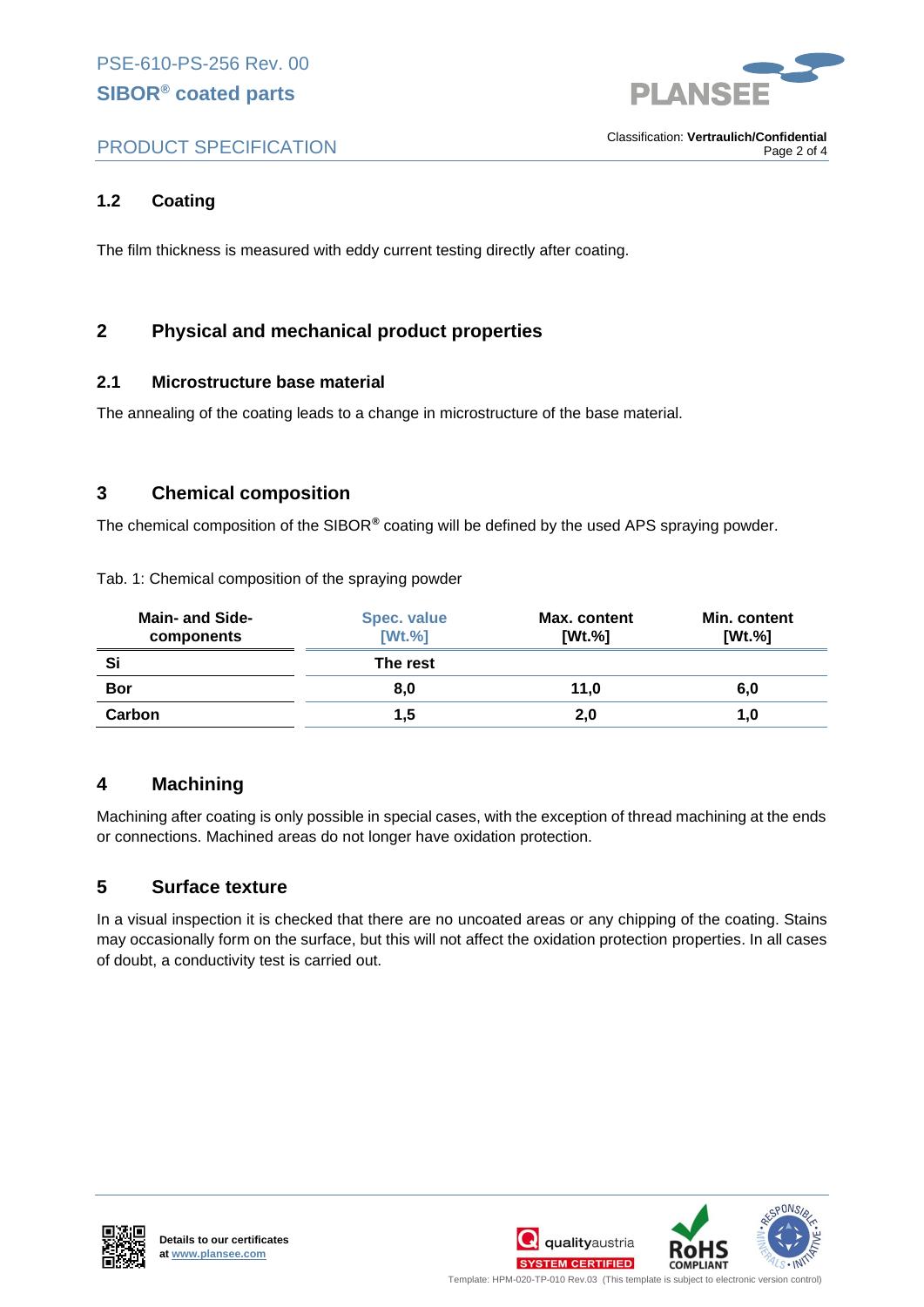

# PRODUCT SPECIFICATION

#### . Classification: **Vertraulich/Confidential** Page 3 of 4

## **6 Packaging, labelling, storage and certification**

### **6.1 Packaging, labelling and storage**

*Standard individual packing:* wooden case with separation between SIBOR® coated parts

*Special packings:* Upon request, the parts can be packed one by one in PE-bags with addition of a drier agent

### *Each package will be provided with a label with the following information:*

| Producer's name:          | Plansee                                            |  |
|---------------------------|----------------------------------------------------|--|
| Plansee order number:     |                                                    |  |
| Lot number:               |                                                    |  |
| <b>Material number:</b>   |                                                    |  |
| <b>Material:</b>          | SIBOR <sup>®</sup> Coated Mo or MoZrO <sub>2</sub> |  |
| Dimension:                |                                                    |  |
| <b>Surface condition:</b> |                                                    |  |
| <b>Quantity:</b>          | Total quantity in pieces and/or kg                 |  |
| Date:                     |                                                    |  |

The material must be kept in a dry place and protected from mechanical damage. It is best to keep the material in the original packing until used.

### *Special packing:* (extra costs will be invoiced)

Special packing should be used if the material is stored under unusual conditions or aggressive atmosphere (e.g. sea air, …).

### **6.2 Inspection documents**

Following inspection documents will be supplied upon customer request according to EN 10 204:

### *Test report 2.2*

Plansee confirms with this test report that the delivered product meets the specification and gives details of the material properties according to ongoing production surveillance, not directly related to the particular production batch.

### *Inspection certificate 3.1* (extra costs will be invoiced)

An inspection officer from Plansee confirms with this inspection certificate that the delivered product meets the specification and gives test results related to the particular production batch.





Template: HPM-020-TP-010 Rev.03 (This template is subject to electronic version control) .